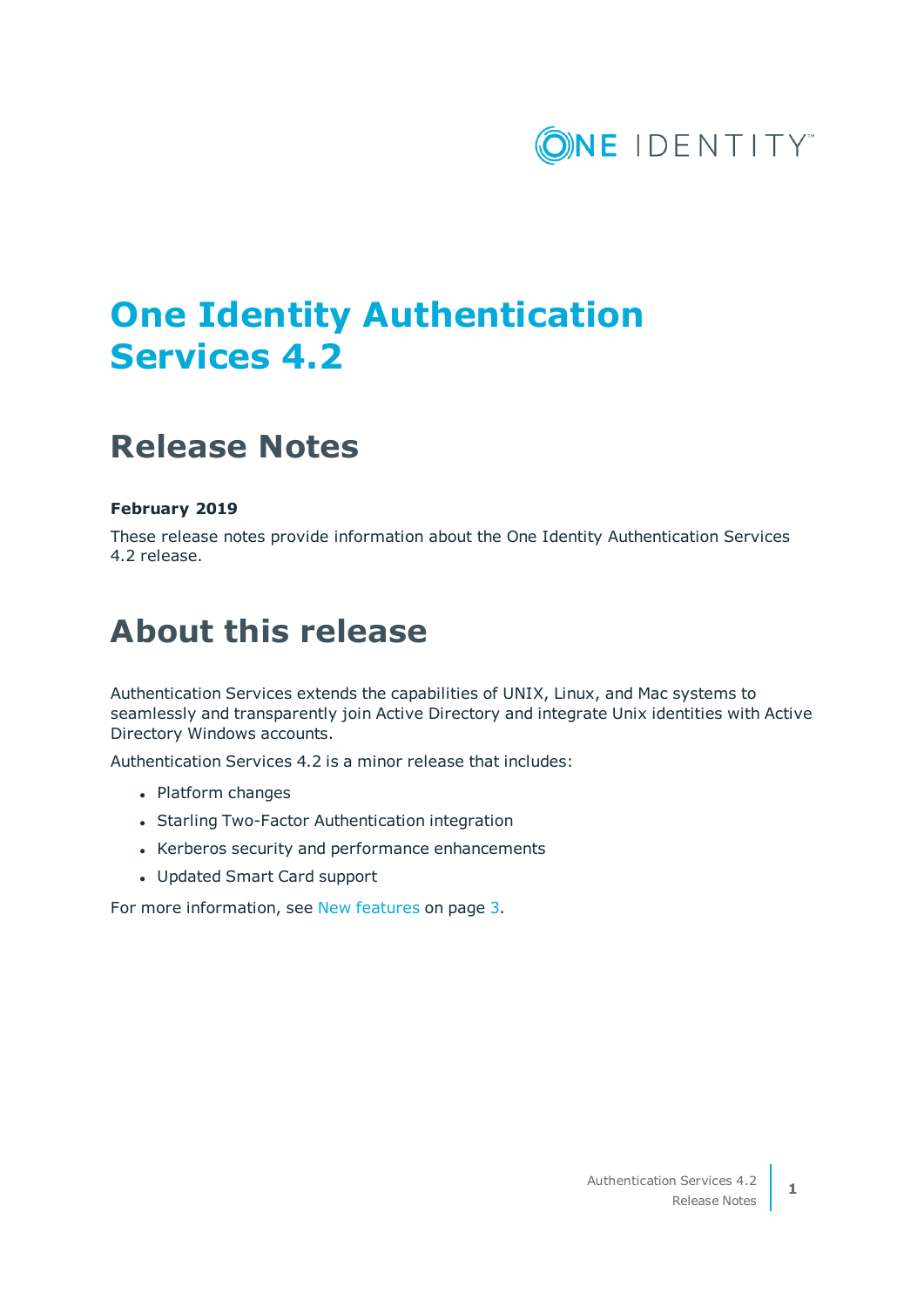# <span id="page-1-0"></span>**Supported platforms**

The following table provides a list of supported Unix and Linux platforms for Authentication Services.

| <b>Platform</b>                                                | <b>Version</b>                          | <b>Architecture</b>                                                                     |
|----------------------------------------------------------------|-----------------------------------------|-----------------------------------------------------------------------------------------|
| Amazon Linux AMI                                               |                                         | x86_64                                                                                  |
| Apple macOS                                                    | 10.12, 10.13,<br>10.14                  | x86_64                                                                                  |
| CentOS Linux                                                   | 5, 6, 7                                 | Current Linux architectures: s390, s390x,<br>PPC64, PPC64le, ia64, x86, x86_64, AARCH64 |
| Debian                                                         | Current<br>supported<br>releases        | x86_64, x86, AARCH64                                                                    |
| Fedora Linux                                                   | <b>Current</b><br>supported<br>releases | x86_64, x86, AARCH64                                                                    |
| FreeBSD                                                        | 10.x, 11.x                              | x32, x64                                                                                |
| HP-UX                                                          | 11.31                                   | PA, IA-64                                                                               |
| <b>IBM AIX</b>                                                 | 7.1, 7.2                                | Power 4+                                                                                |
| OpenSuSE                                                       | <b>Current</b><br>supported<br>releases | x86_64, x86, AARCH64                                                                    |
| Oracle Enterprise Linux<br>(OEL)                               | 5, 6, 7                                 | Current Linux architectures: s390, s390x,<br>PPC64, PPC64le, ia64, x86, x86_64, AARCH64 |
| Red Hat Enterprise Linux<br>(RHEL)                             | 5, 6, 7                                 | Current Linux architectures: s390, s390x,<br>PPC64, PPC64le, ia64, x86, x86_64, AARCH64 |
| Solaris                                                        | 10.x, 11.x                              | SPARC, x64                                                                              |
| <b>SuSE Linux Enterprise</b><br>Server (SLES)/Work-<br>station | 11, 12, 15                              | Current Linux architectures: s390, s390x,<br>PPC64, PPC64le, ia64, x86, x86_64, AARCH64 |
| Ubuntu                                                         | <b>Current</b><br>supported<br>releases | x86_64, x86, AARCH64                                                                    |

|  |  |  |  | Table 1: Unix agent: Supported platforms |  |
|--|--|--|--|------------------------------------------|--|
|--|--|--|--|------------------------------------------|--|

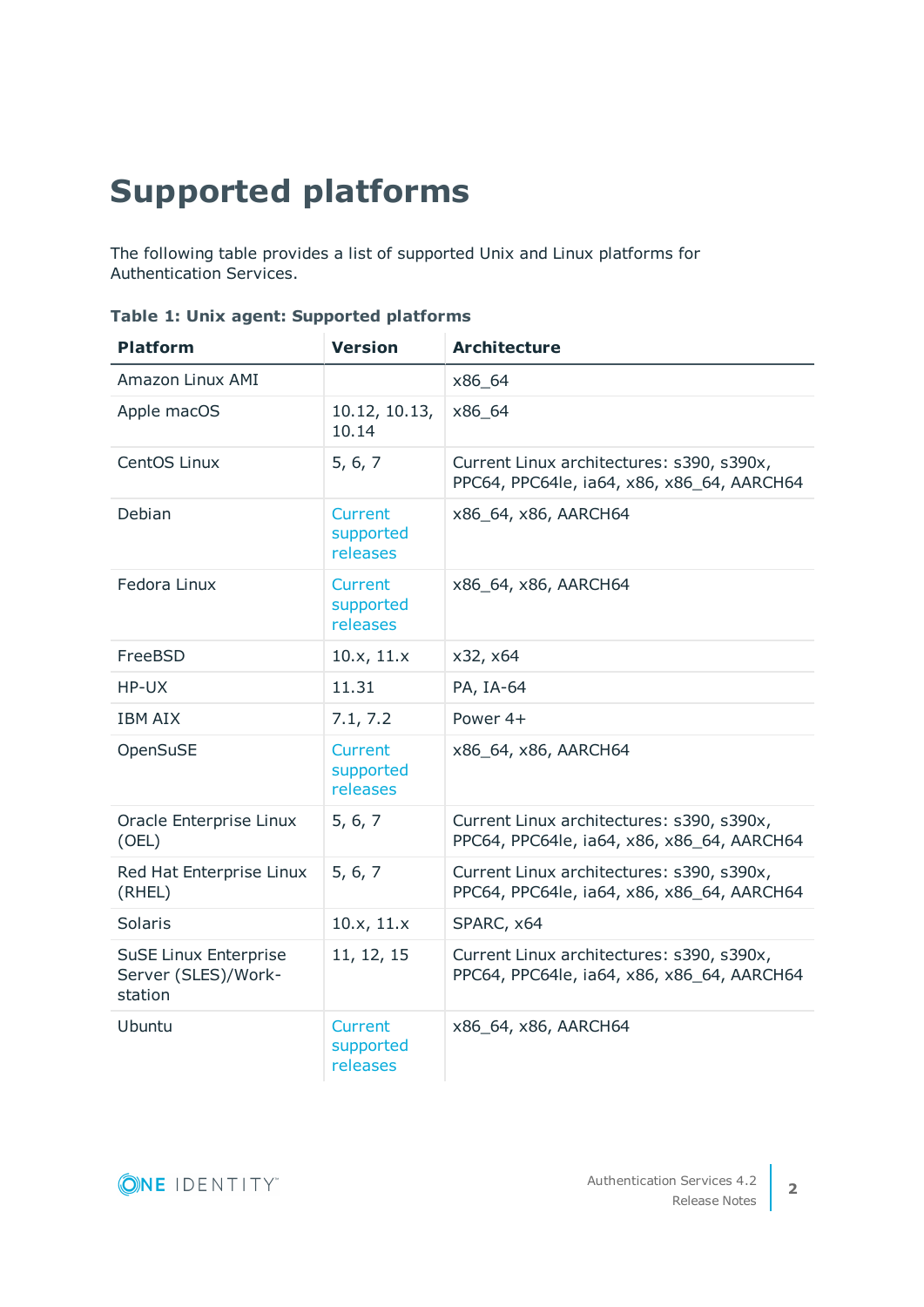# <span id="page-2-0"></span>**New features**

The following is a list of new features and enhancements now available with Authentication Services 4.2:

• Platform changes

Authentication Services 4.2 provides additional Linux platform support for ARM processors, Microsoft Azure Active Directory Domain Services, and FreeBSD. For more information on using Authentication Services with Microsoft Azure Active Directory Domain Services, see One Identity [Authentication](https://support.oneidentity.com/authentication-services/kb/208427/does-authentication-services-work-with-azure-active-directory-domain-services-) Services KB article: [208427.](https://support.oneidentity.com/authentication-services/kb/208427/does-authentication-services-work-with-azure-active-directory-domain-services-)

• Starling Two-Factor Authentication

Expand the capabilities of Authentication Services with the One Identity Hybrid Subscription, which offers immediate access to cloud-delivered features and services. Today this includes unlimited use of Starling Two-Factor Authentication to gain access to Authentication Services.

• Kerberos security and performance enhancements

Authentication Services 4.2 contains updated Kerberos libraries to include support for the latest Active Directory security options, such as Flexible Authentication Secure Tunneling (FAST).

• Smart Card support

Authentication Services 4.2 provides updated Smart Card support for Linux and Mac OS X platforms.

## **Deprecated features**

Platform changes:

- Unix agent: Some older platforms have been deprecated as they are removed from the mainstream support by the vendor. See [Supported](#page-1-0) platforms for a list of currently supported platforms.
- Windows management tools: Support for some older versions of Windows platforms have been removed. See *Windows management tools requirements* in the *Authentication Services Installation Guide* for a list of supported Windows platforms.

In addition, starting with Authentication Services 4.2, only the 64-bit editions with .NET 4.5 is supported for all Windows platforms.

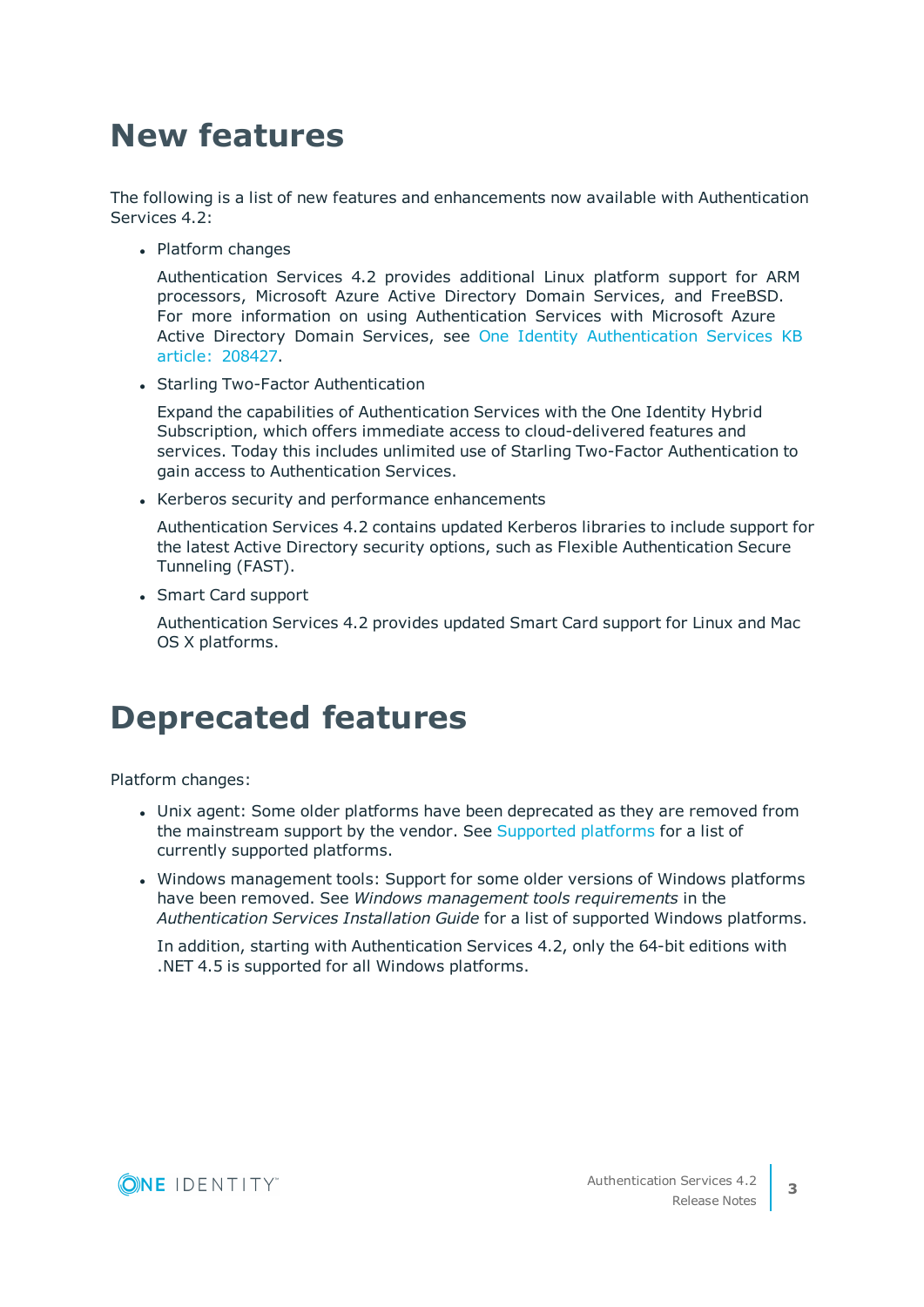# **Known issues**

The following is a list of issues known to exist at the time of release.

### **Table 2: Third-party application integration known issues**

| <b>Known Issue</b>                                                                                                                                                                  | <b>Issue ID</b> |
|-------------------------------------------------------------------------------------------------------------------------------------------------------------------------------------|-----------------|
| Authentication Services 4.2 does not support integration with any third-<br>party applications using GSSAPI. GSSAPI support will be fixed in the next<br>release.                   |                 |
| If you are using GSSAPI to integrate with any third-party applications,<br>please do not upgrade to Authentication Services 4.2.                                                    |                 |
| <b>Table 3: SELinux known issues</b>                                                                                                                                                |                 |
| <b>Known Issue</b>                                                                                                                                                                  | <b>Issue ID</b> |
| After installing the vasd-selinux policy user home directories that were<br>created prior to the policy being installed might have the incorrect SELinux<br>security context label. |                 |
| <b>Workaround:</b>                                                                                                                                                                  |                 |
| Run the following command to restore the home directories to their<br>default file contexts:                                                                                        |                 |
| \$ /opt/quest/libexec/vas/selinux/configure_selinux.sh restore<br><*/home*>                                                                                                         |                 |
| where /home is the path to the users' home directories that need the<br>correct SELinux context label. If no path is provided, /home is used by<br>default.                         |                 |
| Table 4: Change Auditor integration known issues                                                                                                                                    |                 |
| <b>Known Issue</b>                                                                                                                                                                  | <b>Issue ID</b> |
| After installing Authentication Services, the machine must be rebooted for<br>Change Auditor to log "QAS GPO Setting Changed" events.                                               | 28008           |
| <b>Table 5: FreeBSD known issues</b>                                                                                                                                                |                 |
| <b>Known Issue</b>                                                                                                                                                                  | <b>Issue ID</b> |
| Due to differences on FreeBSD, Authentication Services is unable to<br>support netgroups on FreeBSD.                                                                                | 777511          |

Due to limitations of FreeBSD's password application, Authentication 777670

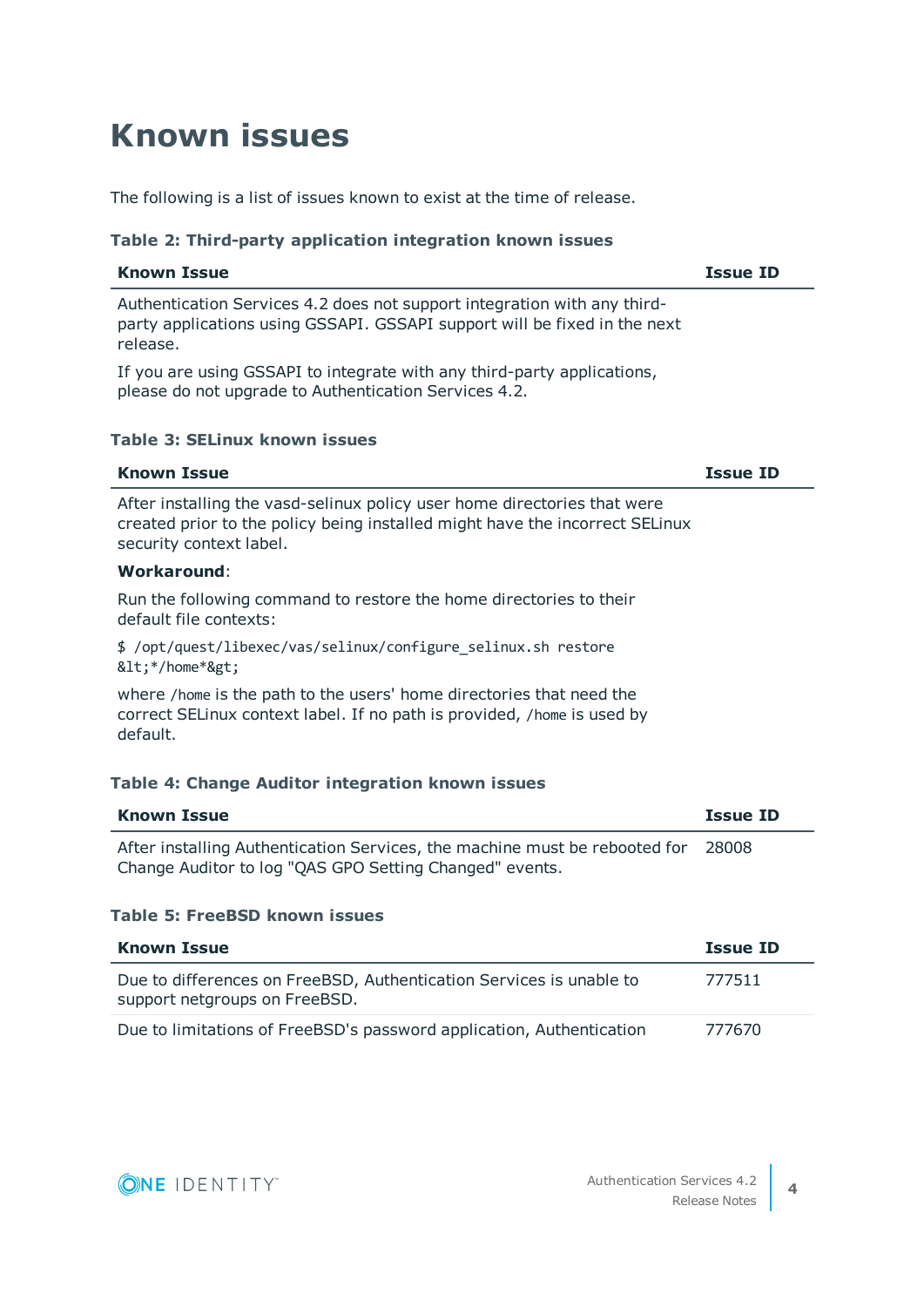#### **Known Issue Issue ID**

Services cannot support the changing of an Authentication Services user's password using the system passwd command.

**Workaround**: Use vastool passwd to change an Authentication Services user's password.

## **System requirements**

Before installing Authentication Services 4.2, ensure that your system meets the minimum hardware and software requirements for your platform. The operating system patch level, hardware, and disk requirements vary by Unix, Linux, and Active Directory platform, and are detailed in the *One Identity Authentication Services Administration Guide*.

Use of RCF 2307 attributes in the user object and for storage of NIS maps requires the installation of the Microsoft Windows Server 2003 R2 schema.

## **Product licensing**

Authentication Services must be licensed in order for Active Directory users to authenticate on Unix and Mac OS X hosts.

- 6 NOTE: While you can install and configure Authentication Services on Windows and use the included management tools to Unix-enable users and groups in Active Directory without installing a license, you must have a valid Authentication Services license installed for full functionality.
- **O** NOTE: In order to use Starling Two-Factor Authentication with Authentication Services, you must have a valid license for Authentication Services with One Identity Hybrid Subscription included.

Upon receiving your license file from One Identity, copy this license file to your desktop or other convenient location.

#### *To add licenses using the Control Center*

- 1. Open the Control Center and click **Preferences** on the left navigation pane.
- 2. Expand the **Licensing** section.

The list box displays all licenses currently installed in Active Directory.

- 3. Click **Actions | Add a license**.
- 4. Browse for the license file and click **Open**.

The license appears in the list box.

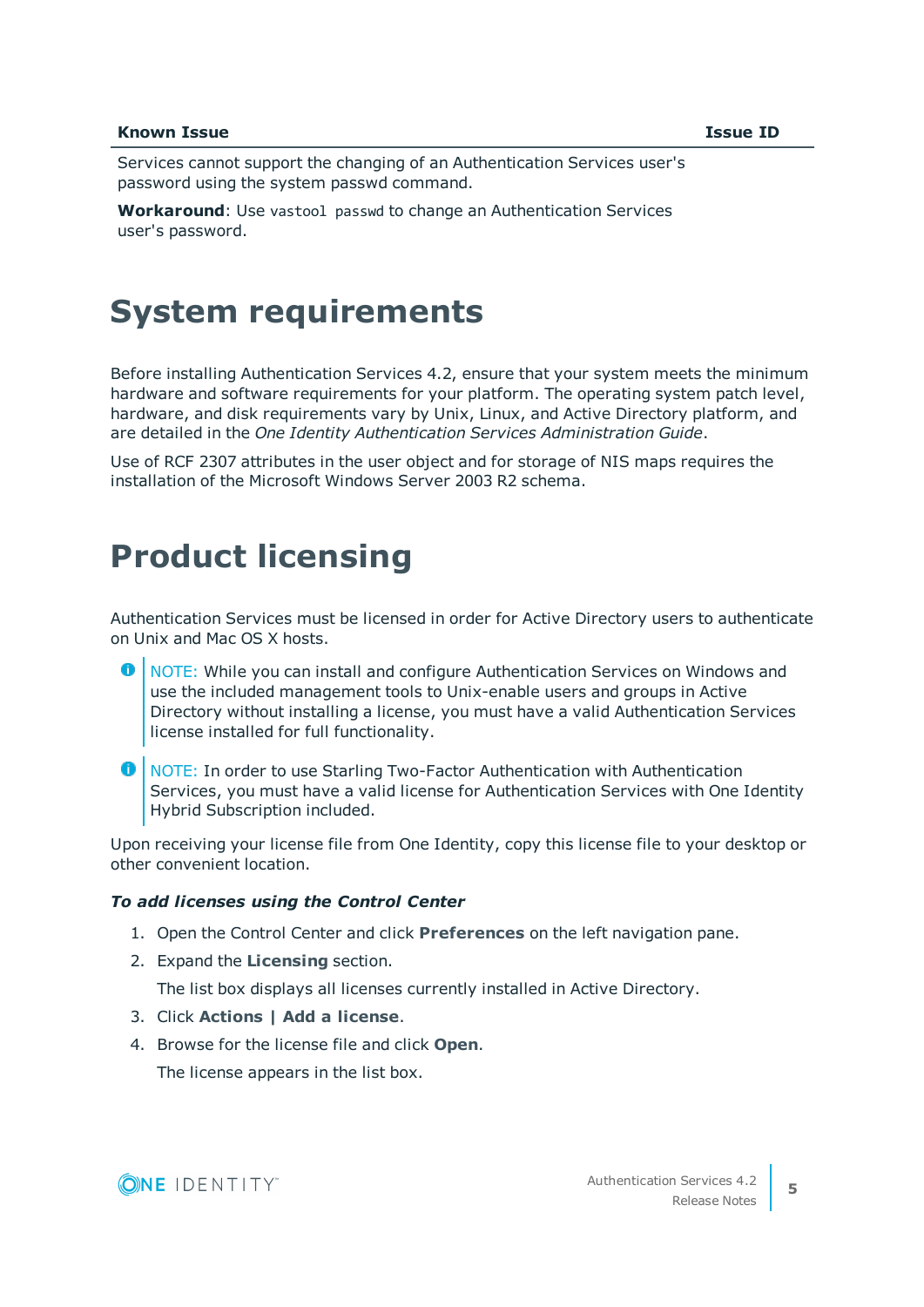# **Upgrade and installation instructions**

The process for upgrading the Authentication Services Windows components from older versions is similar to the installation process. The Windows installer detects older versions and automatically upgrades them. The next time you launch Active Directory Users and Computers, Authentication Services uses the updated Windows components. Refer to the *One Identity Authentication Services Installation Guide* for detailed installation instructions.

Authentication Services allows you to perform all of your Unix identity management tasks from the Authentication Services Control Center. Refer to the *One Identity Authentication Services Upgrade Guide* for more detailed information about upgrading your current version of Authentication Services using the Authentication Services Control Center.

Of course, you may perform your Unix client management tasks from the Unix command line, if you prefer. You can find those instructions in the *One Identity Authentication Services Administration Guide*.

## **More resources**

Additional information is available from the following:

- Online product documentation: [https://support.oneidentity.com/authentication](https://support.oneidentity.com/authentication-services/4.1.3/technical-documents)[services/technical-documents](https://support.oneidentity.com/authentication-services/4.1.3/technical-documents)
- One Identity | Unix Access Management: [https://www.quest.com/community/one](https://www.quest.com/community/one-identity/unix-access-management/)[identity/unix-access-management/](https://www.quest.com/community/one-identity/unix-access-management/)

# **Globalization**

This section contains information about installing and operating this product in non-English configurations, such as those needed by customers outside of North America. This section does not replace the materials about supported platforms and configurations found elsewhere in the product documentation.

This release is Unicode-enabled and supports any character set. In this release, all product components should be configured to use the same or compatible character encodings and should be installed to use the same locale and regional options. This release is targeted to support operations in the following regions: North America, Western Europe and Latin America, Central and Eastern Europe, Far-East Asia, Japan.

This release has the following known capabilities or limitations: There is no localization.

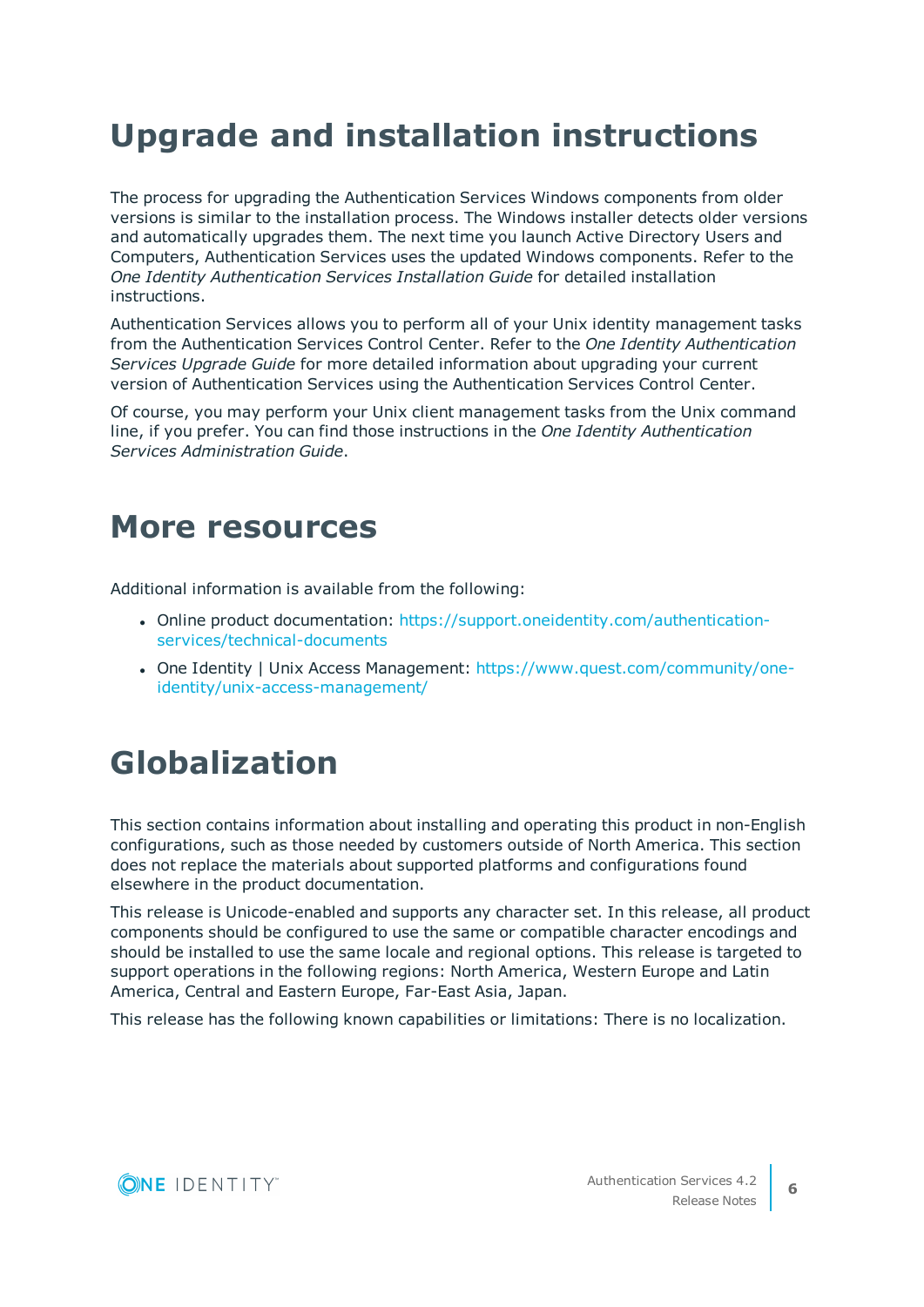# **About us**

One Identity solutions eliminate the complexities and time-consuming processes often required to govern identities, manage privileged accounts and control access. Our solutions enhance business agility while addressing your IAM challenges with on-premises, cloud and hybrid environments.

## **Contacting us**

For sales or other inquiries, visit <https://www.oneidentity.com/company/contact-us.aspx> or call +1-800-306-9329.

## **Technical support resources**

Technical support is available to One Identity customers with a valid maintenance contract and customers who have trial versions. You can access the Support Portal at [https://support.oneidentity.com/.](https://support.oneidentity.com/)

The Support Portal provides self-help tools you can use to solve problems quickly and independently, 24 hours a day, 365 days a year. The Support Portal enables you to:

- Submit and manage a Service Request
- View Knowledge Base articles
- Sign up for product notifications
- Download software and technical documentation
- View how-to videos at [www.YouTube.com/OneIdentity](https://www.youtube.com/OneIdentity)
- Engage in community discussions
- Chat with support engineers online
- View services to assist you with your product

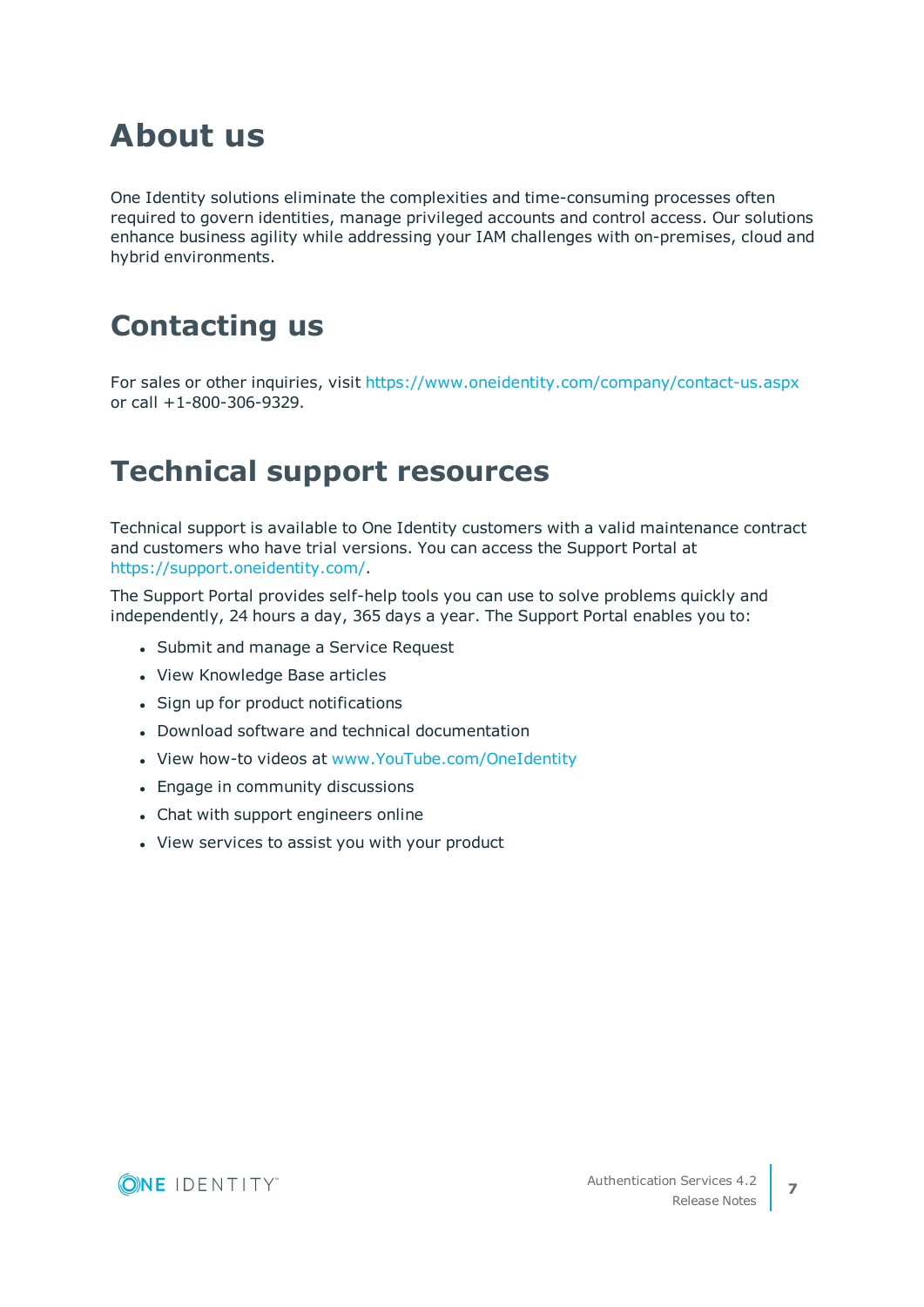## **Third-party contributions**

This product contains some third-party components (listed below). Copies of their licenses may be found at referencing [https://www.oneidentity.com/legal/third-party-licenses.aspx.](https://www.oneidentity.com/legal/third-party-licenses.aspx) Source code for components marked with an asterisk (\*) is available at [http://opensource.quest.com.](http://opensource.quest.com/)

### **Table 6: List of Third-Party Contributions**

|              | <b>Component License or Acknowledgement</b>                                                         |
|--------------|-----------------------------------------------------------------------------------------------------|
| Apache       | This product includes software developed by the Apache Software                                     |
| Commons      | Foundation (http://www.apache.org) Version 2.0, January 2004                                        |
| 1.2          | This component is governed by The Apache Software License                                           |
| Boost 1.38   | Version 1.0, August 17th, 2003<br>This component is governed by Boost Software License 1.0          |
| jansson      | Copyright (c) 2009-2011 Petri Lehtinen <petri@digip.org></petri@digip.org>                          |
| 2.0.1        | This component is governed by MIT jansson                                                           |
| json-lib 2.1 | JSON license http://www.json.org/license.html<br>This component is governed by Artistic License 1.0 |
| OpenSSL      | This product includes software developed by OpenSSL Project                                         |
| 0.9.8d       | This component is governed by OpenSSL 1.0 License                                                   |

### <span id="page-7-0"></span>**The Apache Software License**

======================================================

The Apache Software License, Version 1.1

Copyright (c) 2000 The Apache Software Foundation. All rights reserved.

Redistribution and use in source and binary forms, with or without modification, are permitted provided that the following conditions are met:

- 1. Redistributions of source code must retain the above copyright notice, this list of conditions and the following disclaimer.
- 2. Redistributions in binary form must reproduce the above copyright notice, this list of conditions and the following disclaimer in the documentation and/or other materials provided with the distribution.
- 3. The end-user documentation included with the redistribution, if any, must include the following acknowledgment: "This product includes software developed by the Apache Software Foundation (http://www.apache.org/)." Alternately, this acknowledgment

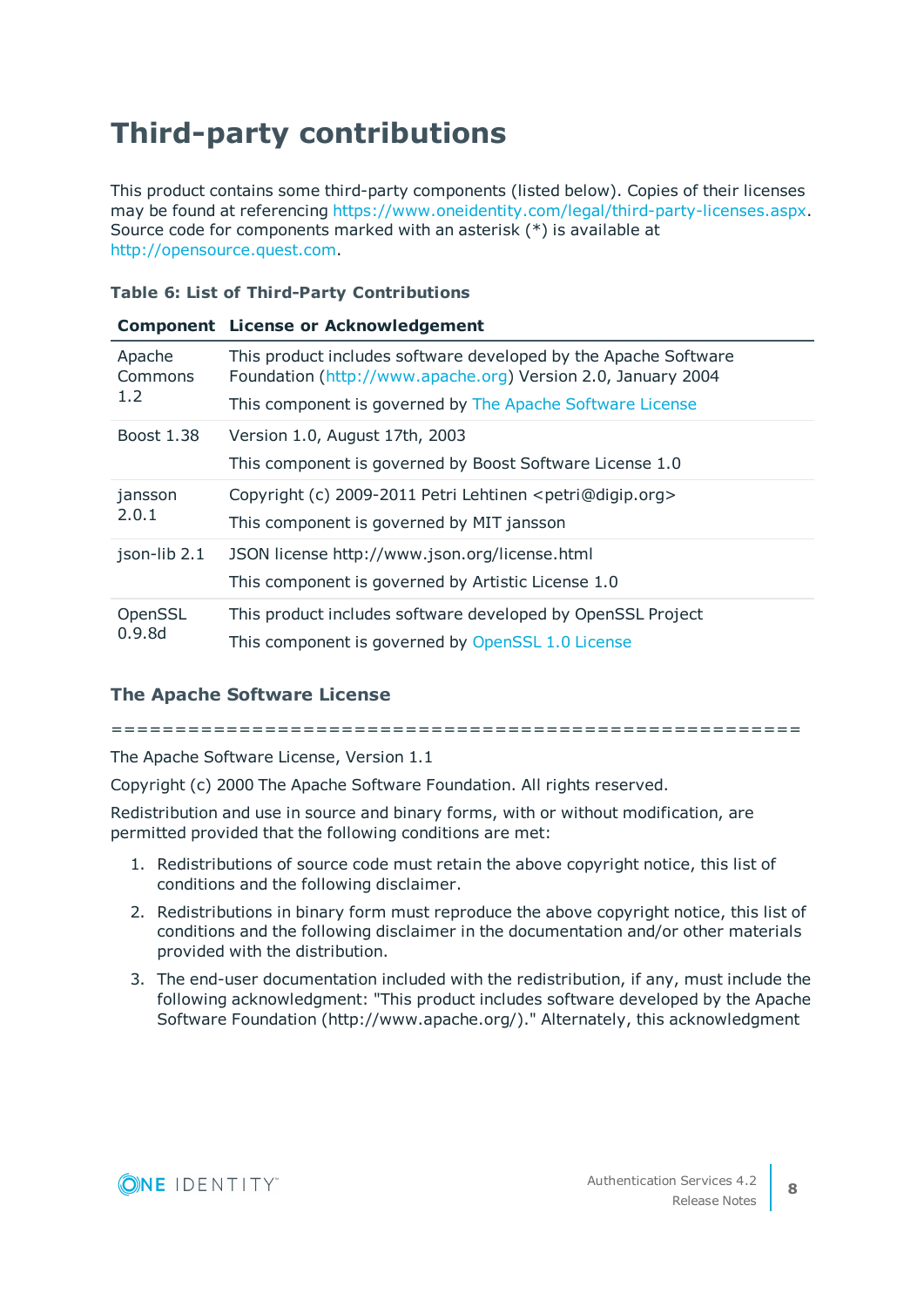may appear in the software itself, if and wherever such third-party acknowledgments normally appear.

- 4. The names "Apache" and "Apache Software Foundation" must not be used to endorse or promote products derived from this software without prior written permission. For written permission, please contact apache@apache.org.
- 5. Products derived from this software may not be called "Apache", nor may "Apache" appear in their name, without prior written permission of the Apache Software Foundation.

THIS SOFTWARE IS PROVIDED "AS IS" AND ANY EXPRESSED OR IMPLIED WARRANTIES, INCLUDING, BUT NOT LIMITED TO, THE IMPLIED WARRANTIES OF MERCHANTABILITY AND FITNESS FOR A PARTICULAR PURPOSE ARE DISCLAIMED. IN NO EVENT SHALL THE APACHE SOFTWARE FOUNDATION OR ITS CONTRIBUTORS BE LIABLE FOR ANY DIRECT, INDIRECT, INCIDENTAL, SPECIAL, EXEMPLARY, OR CONSEQUENTIAL DAMAGES (INCLUDING, BUT NOT LIMITED TO, PROCUREMENT OF SUBSTITUTE GOODS OR SERVICES; LOSS OF USE, DATA, OR PROFITS; OR BUSINESS INTERRUPTION) HOWEVER CAUSED AND ON ANY THEORY OF LIABILITY, WHETHER IN CONTRACT, STRICT LIABILITY, OR TORT (INCLUDING NEGLIGENCE OR OTHERWISE) ARISING IN ANY WAY OUT OF THE USE OF THIS SOFTWARE, EVEN IF ADVISED OF THE POSSIBILITY OF SUCH DAMAGE.

### <span id="page-8-0"></span>**OpenSSL 1.0 License**

This is a copy of the current LICENSE file inside the CVS repository.

### LICENSE ISSUES

==============

The OpenSSL toolkit stays under a dual license, i.e. both the conditions of the OpenSSL License and the original SSLeay license apply to the toolkit. See below for the actual license texts. Actually both licenses are BSD-style Open Source licenses. In case of any license issues related to OpenSSL please contact openssl-core@openssl.org.

OpenSSL License

======================================================

Copyright (c) 1998-2007 The OpenSSL Project. All rights reserved.

Redistribution and use in source and binary forms, with or without modification, are permitted provided that the following conditions are met:

- 1. Redistributions of source code must retain the above copyright notice, this list of conditions and the following disclaimer.
- 2. Redistributions in binary form must reproduce the above copyright notice, this list of conditions and the following disclaimer in the documentation and/or other materials provided with the distribution.
- 3. All advertising materials mentioning features or use of this software must display the following acknowledgment: "This product includes software developed by the OpenSSL Project for use in the OpenSSL Toolkit. (http://www.openssl.org/)"

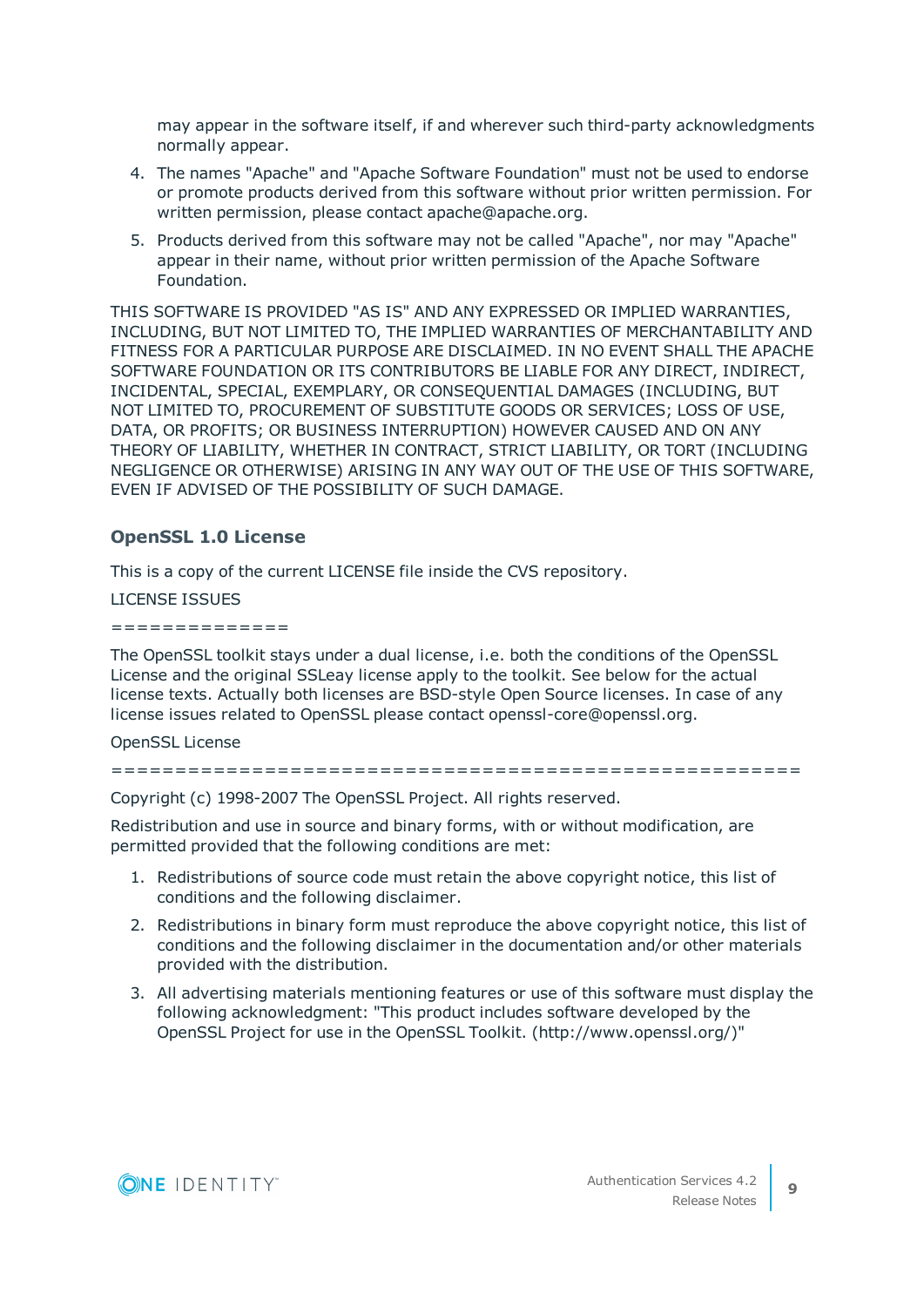- 4. The names "OpenSSL Toolkit" and "OpenSSL Project" must not be used to endorse or promote products derived from this software without prior written permission. For written permission, please contact openssl-core@openssl.org.
- 5. Products derived from this software may not be called "OpenSSL" nor may "OpenSSL" appear in their names without prior written permission of the OpenSSL Project.
- 6. Redistributions of any form whatsoever must retain the following acknowledgment: "This product includes software developed by the OpenSSL Project for use in the OpenSSL Toolkit (http://www.openssl.org/)"

THIS SOFTWARE IS PROVIDED BY THE OpenSSL PROJECT "AS IS'' AND ANY EXPRESSED OR IMPLIED WARRANTIES, INCLUDING, BUT NOT LIMITED TO, THE IMPLIED WARRANTIES OF MERCHANTABILITY AND FITNESS FOR A PARTICULAR PURPOSE ARE DISCLAIMED. IN NO EVENT SHALL THE OpenSSL PROJECT OR ITS CONTRIBUTORS BE LIABLE FOR ANY DIRECT, INDIRECT, INCIDENTAL, SPECIAL, EXEMPLARY, OR CONSEQUENTIAL DAMAGES (INCLUDING, BUT NOT LIMITED TO, PROCUREMENT OF SUBSTITUTE GOODS OR SERVICES; LOSS OF USE, DATA, OR PROFITS; OR BUSINESS INTERRUPTION) HOWEVER CAUSED AND ON ANY THEORY OF LIABILITY, WHETHER IN CONTRACT, STRICT LIABILITY, OR TORT (INCLUDING NEGLIGENCE OR OTHERWISE) ARISING IN ANY WAY OUT OF THE USE OF THIS SOFTWARE, EVEN IF ADVISED OF THE POSSIBILITY OF SUCH DAMAGE.

======================================================

This product includes cryptographic software written by Eric Young (eay@cryptsoft.com). This product includes software written by Tim Hudson (tjh@cryptsoft.com).

Original SSLeay License

Copyright (C) 1995-1998 Eric Young (eay@cryptsoft.com) All rights reserved.

This package is an SSL implementation written by Eric Young (eay@cryptsoft.com). The implementation was written so as to conform with Netscapes SSL.

This library is free for commercial and non-commercial use as long as the following conditions are aheared to. The following conditions apply to all code found in this distribution, be it the RC4, RSA, lhash, DES, etc., code; not just the SSL code. The SSL documentation included with this distribution is covered by the same copyright terms except that the holder is Tim Hudson (tjh@cryptsoft.com).

Copyright remains Eric Young's, and as such any Copyright notices in the code are not to be removed. If this package is used in a product, Eric Young should be given attribution as the author of the parts of the library used.

This can be in the form of a textual message at program startup or in documentation (online or textual) provided with the package. Redistribution and use in source and binary forms, with or without modification, are permitted provided that the following conditions are met:

- 1. Redistributions of source code must retain the copyright notice, this list of conditions and the following disclaimer.
- 2. Redistributions in binary form must reproduce the above copyright notice, this list of conditions and the following disclaimer in the documentation and/or other materials provided with the distribution.

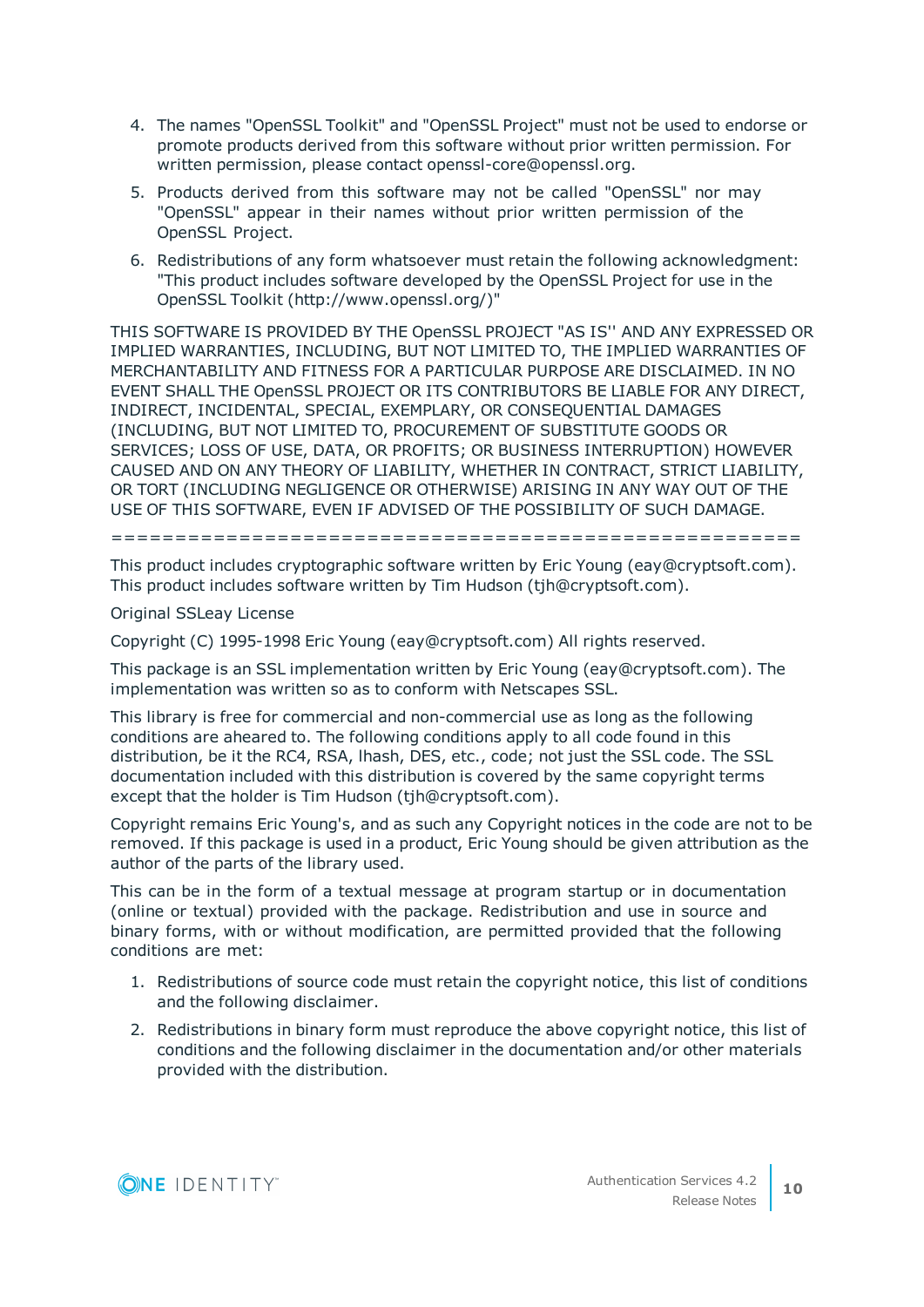- 3. All advertising materials mentioning features or use of this software must display the following acknowledgement: "This product includes cryptographic software written by Eric Young (eay@cryptsoft.com)" The word 'cryptographic' can be left out if the routines from the library being used are not cryptographic related :-).
- 4. If you include any Windows specific code (or a derivative thereof) from the apps directory (application code) you must include an acknowledgement: "This product includes software written by Tim Hudson (tjh@cryptsoft.com)"

THIS SOFTWARE IS PROVIDED BY ERIC YOUNG "AS IS'' AND ANY EXPRESS OR IMPLIED WARRANTIES, INCLUDING, BUT NOT LIMITED TO, THE IMPLIED WARRANTIES OF MERCHANTABILITY AND FITNESS FOR A PARTICULAR PURPOSE ARE DISCLAIMED. IN NO EVENT SHALL THE AUTHOR OR CONTRIBUTORS BE LIABLE FOR ANY DIRECT, INDIRECT, INCIDENTAL, SPECIAL, EXEMPLARY, OR CONSEQUENTIAL DAMAGES (INCLUDING, BUT NOT LIMITED TO, PROCUREMENT OF SUBSTITUTE GOODS OR SERVICES; LOSS OF USE, DATA, OR PROFITS; OR BUSINESS INTERRUPTION) HOWEVER CAUSED AND ON ANY THEORY OF LIABILITY, WHETHER IN CONTRACT, STRICT LIABILITY, OR TORT (INCLUDING NEGLIGENCE OR OTHERWISE) ARISING IN ANY WAY OUT OF THE USE OF THIS SOFTWARE, EVEN IF ADVISED OF THE POSSIBILITY OF SUCH DAMAGE.

The license and distribution terms for any publicly available version or derivative of this code cannot be changed. i.e. this code cannot simply be copied and put under another distribution license [including the GNU Public License.]